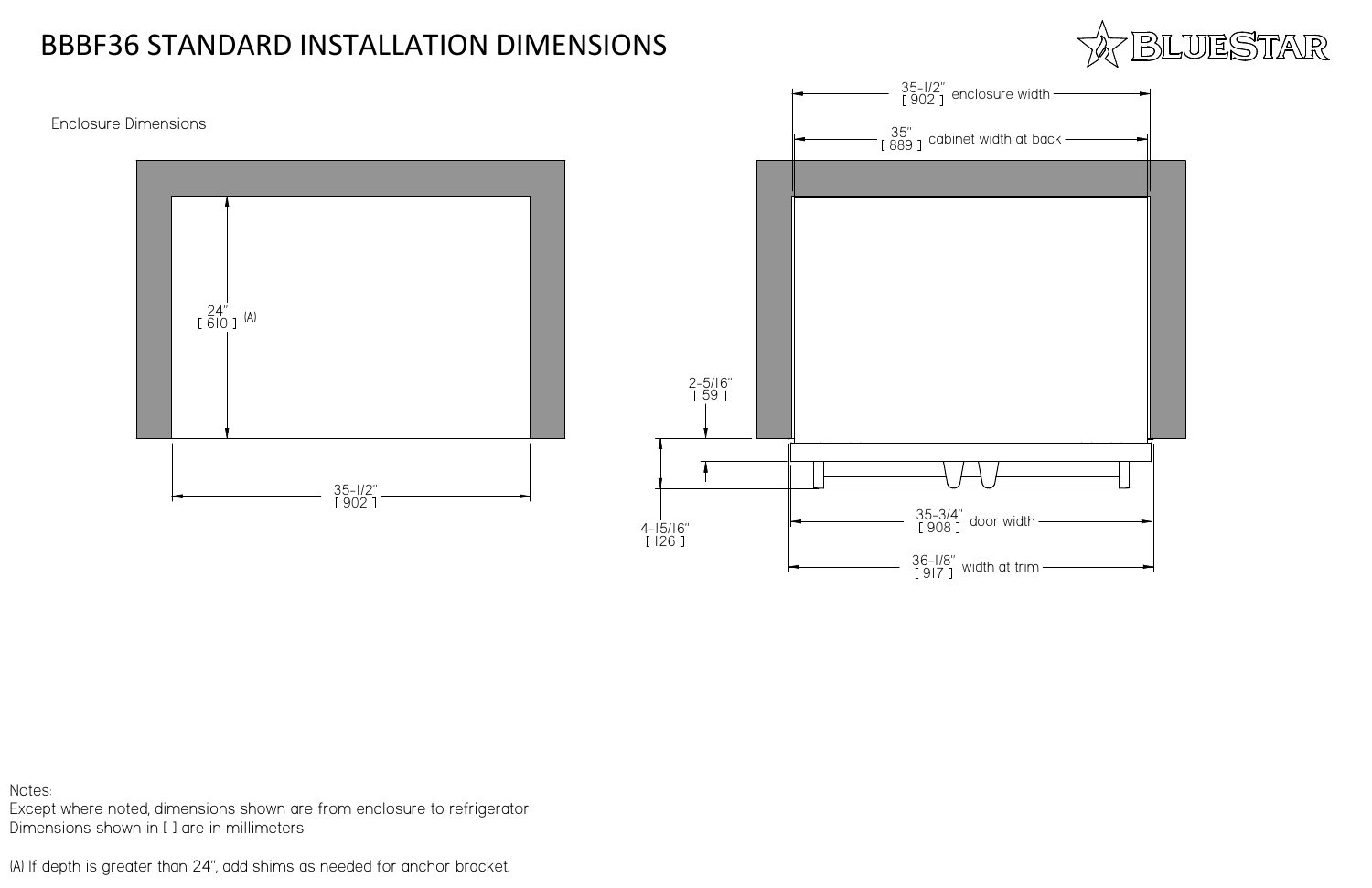Notes:

Except where noted, dimensions shown are from enclosure to refrigeratorDimensions shown in [ ] are in millimeters

(A) Recommended minimum side wall clearance of 5" for 90° door opening(B) Recommended minimum side wall clearance of 11-11/16" for 115° door opening





## BBBF36 STANDARD INSTALLATION DIMENSIONS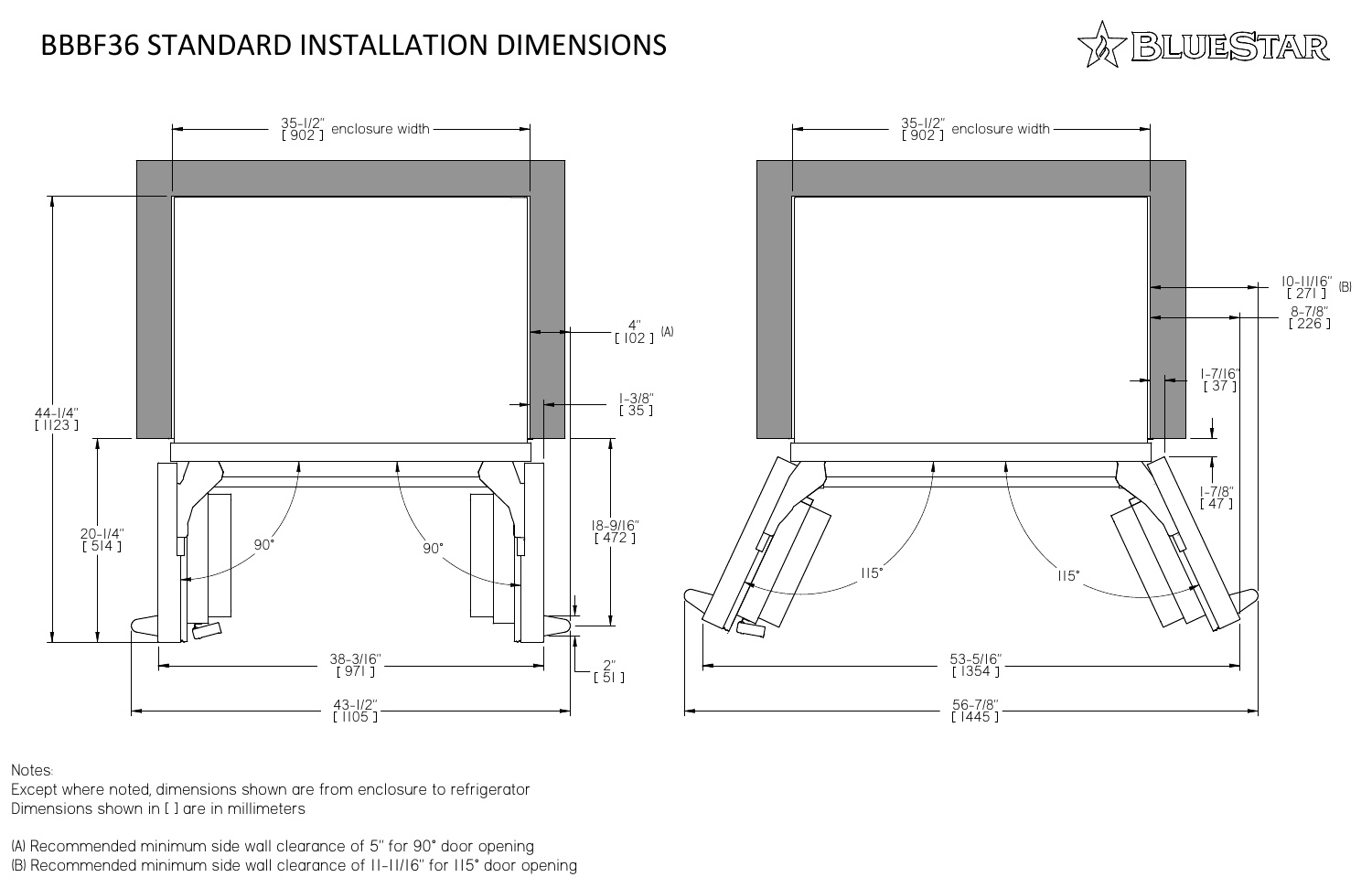



84" 2134 $4$  ]  $^{(A)}$ Enclosure height

# BBBF36 STANDARD INSTALLATION DIMENSIONS

Notes:

Dimensions shown in [ ] are in millimeters

(A) Recommended enclosure height based oninstallation method: *83-1/4" - 84"*

(B) Dimensions shown are with rollers in minimumposition as shipped. Unit can be raised 1" max.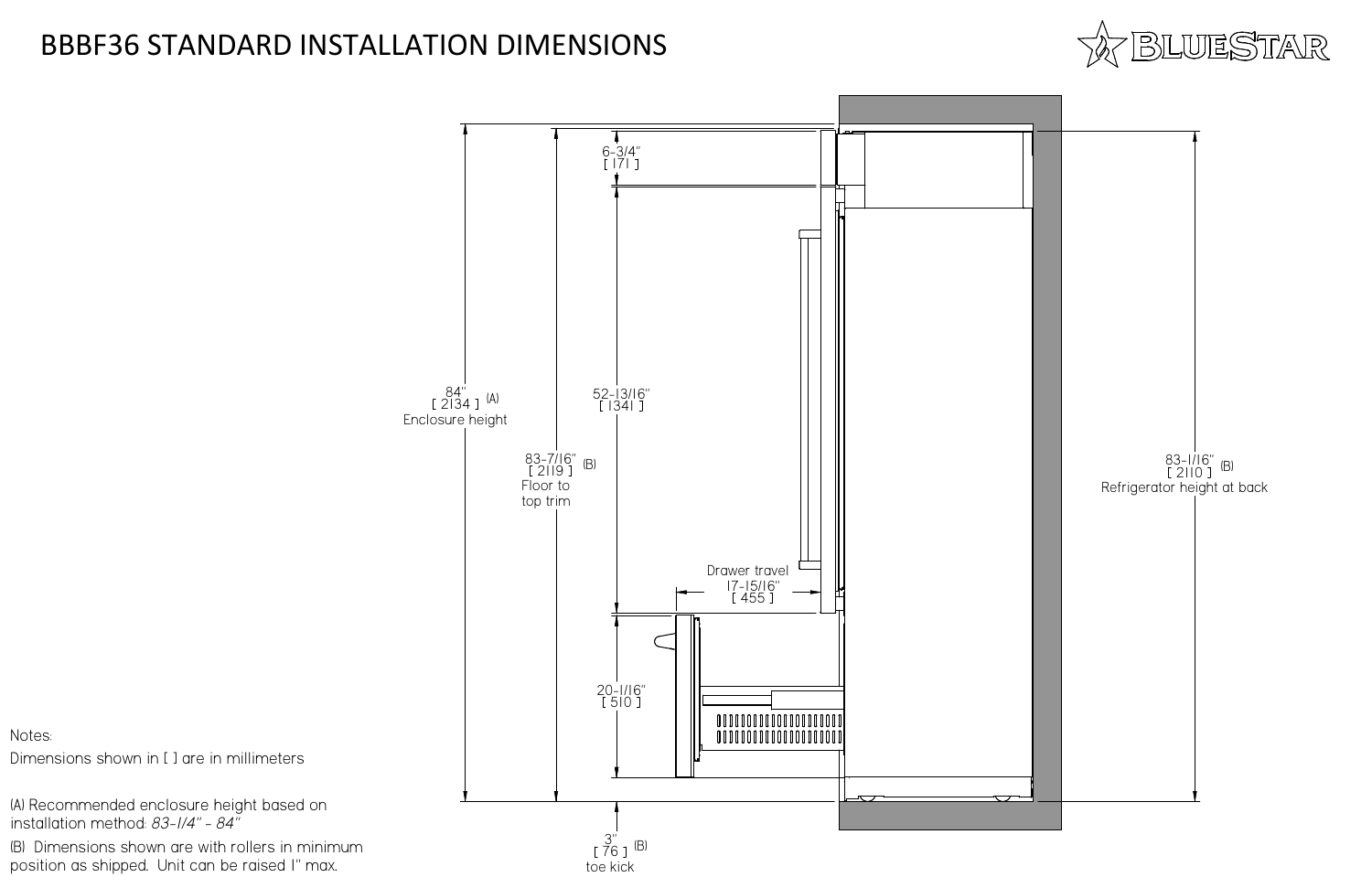### Enclosure Dimensions

Notes:

Except where noted, dimensions shown are from enclosure to refrigeratorDimensions shown in [ ] are in millimeters



- to enclosure may occur.
- B) If decorative trim or other element is applied to front of enclosure, it mustbe at least 1-3/4" away from enclosure opening.



# BBBF36 LOW PROFILE INSTALLATION DIMENSIONS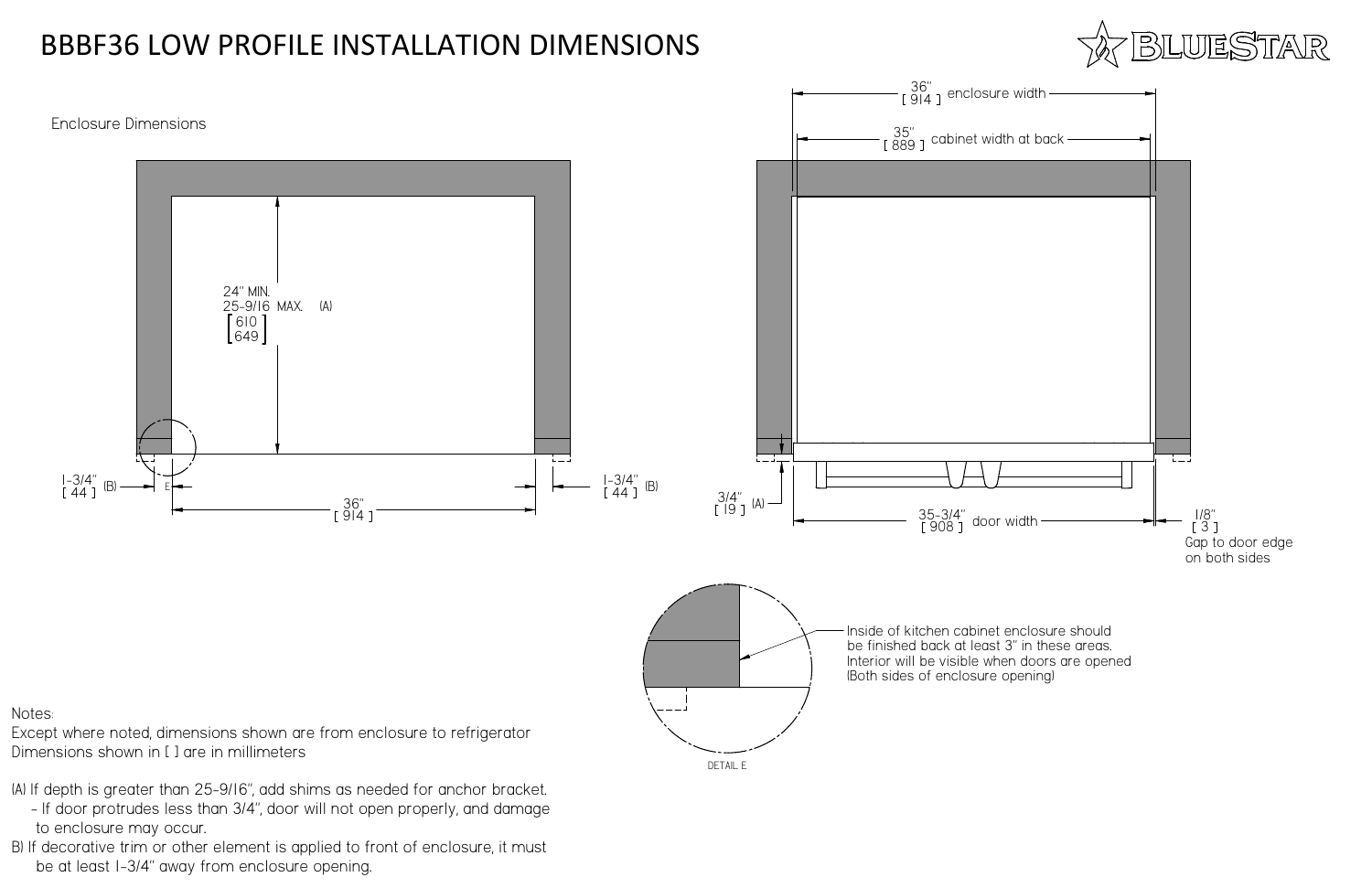

Notes:

Except where noted, dimensions shown are from enclosure to refrigeratorDimensions shown in [ ] are in millimeters

(A) Dimension shown based on an enclosure depth of 25-9/16". If the enclosure is shallower, adjust dimension accordingly. (B) Recommended minimum side wall clearance of 4-3/4" for 90° door opening(C) Recommended minimum side wall clearance of 11-7/16" for 115° door opening



### BBBF36 LOW PROFILE INSTALLATION DIMENSIONS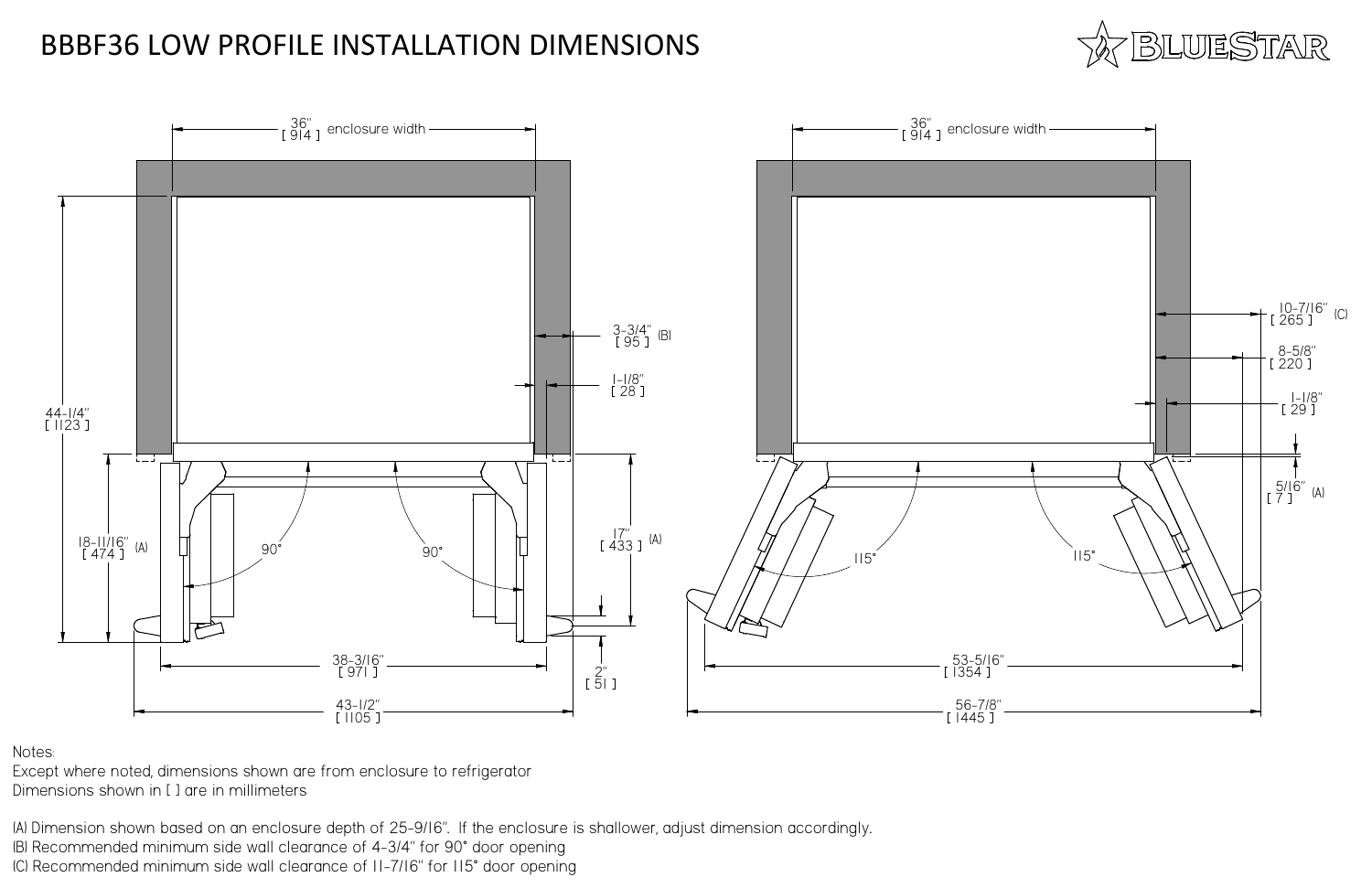



84" 2134 $4$  ]  $^{(A)}$ Enclosure height



Notes:

Dimensions shown in [ ] are in millimeters

(A) Recommended enclosure height based oninstallation method: *83-1/2" - 84"*

(B) Dimensions shown are with rollers in minimumposition as shipped. Unit can be raised 1" max.

## BBBF36 LOW PROFILE INSTALLATION DIMENSIONS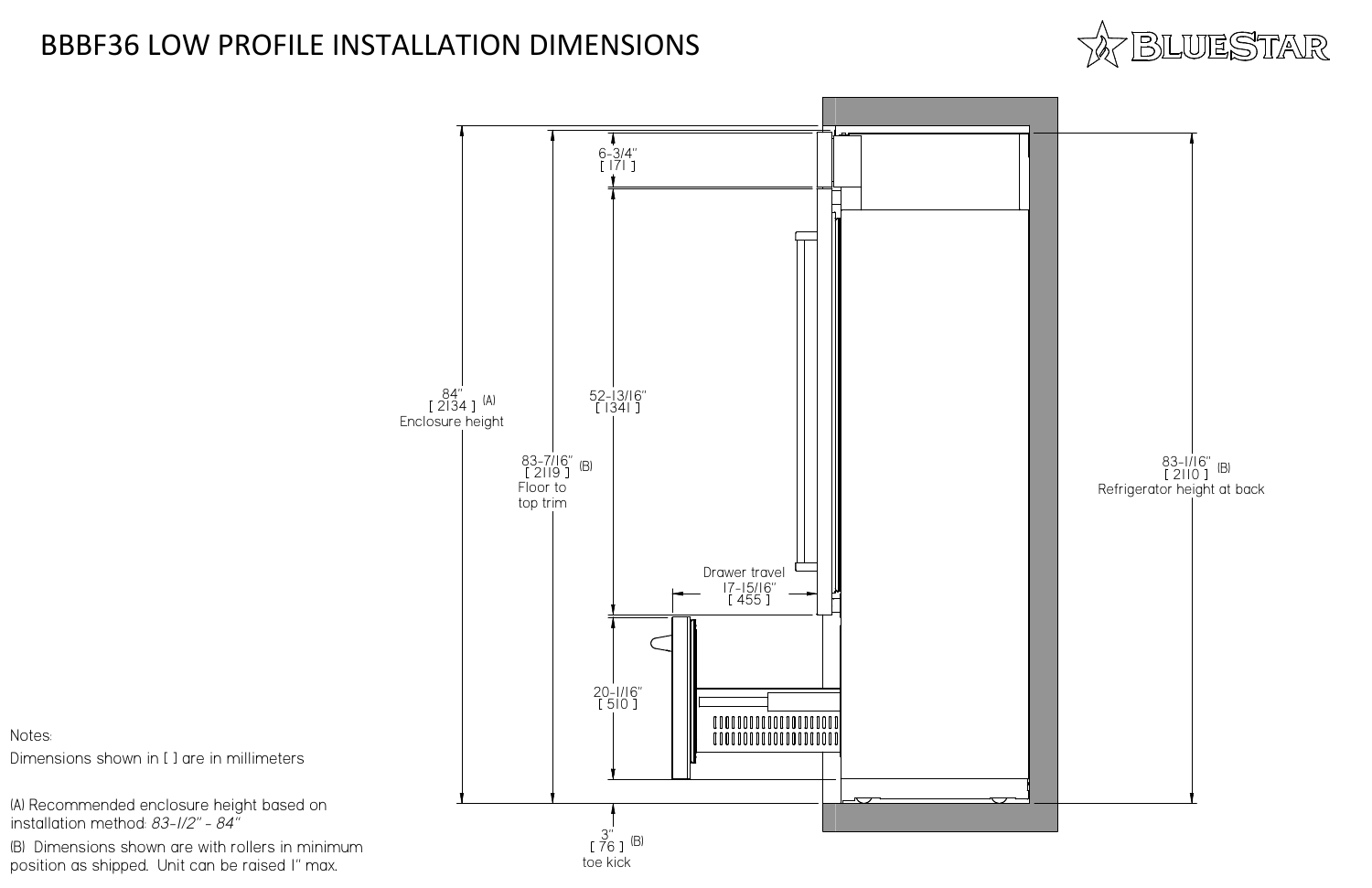

### Enclosure Dimensions

Except where noted, dimensions shown are from enclosure to refrigeratorDimensions shown in [ ] are in millimeters

(A) If depth is greater than 26-5/16", add shims as needed for anchor bracket



# BBBF36 FLUSH INSTALLATION DIMENSIONS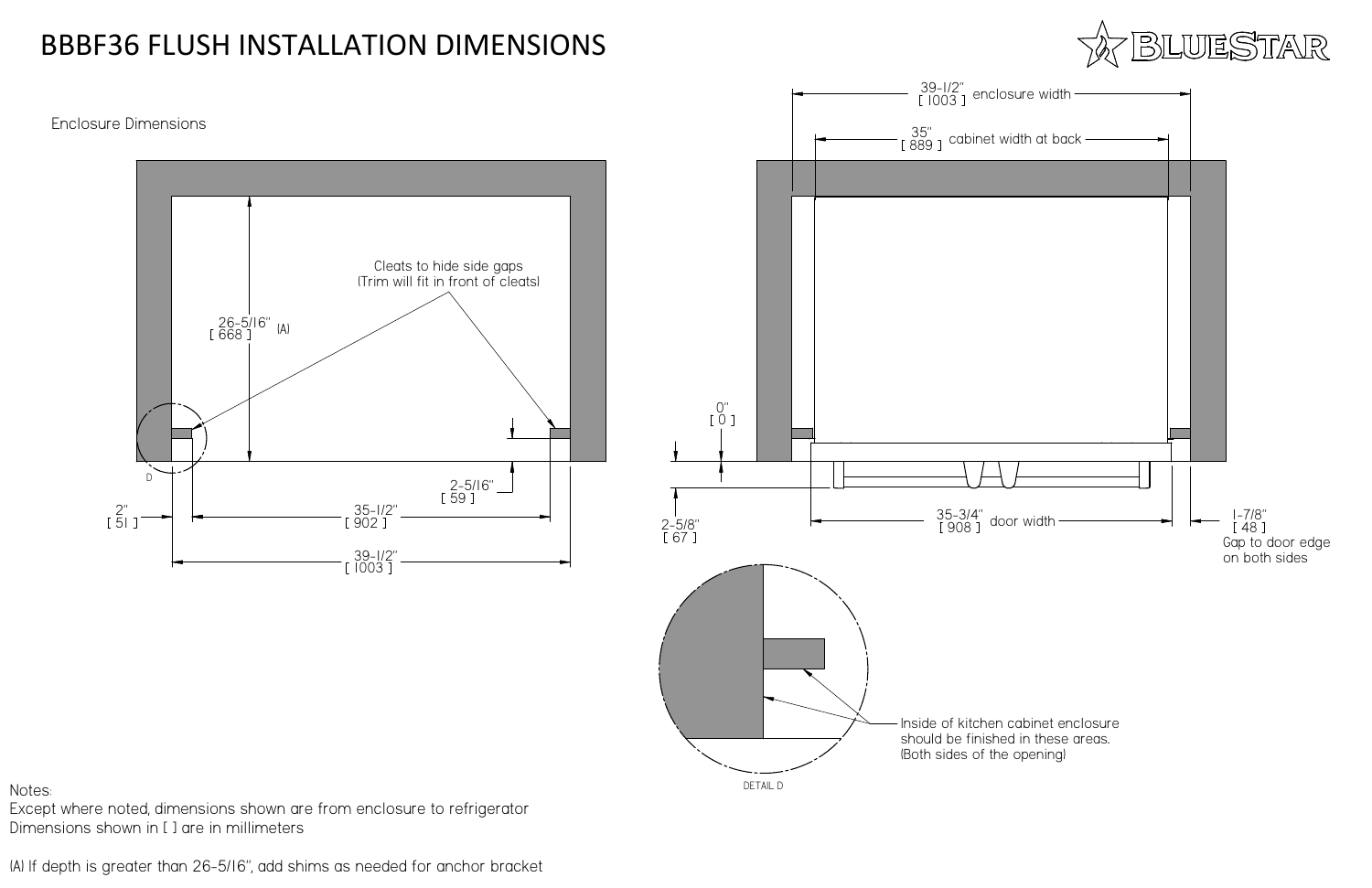

Notes:

Except where noted, dimensions shown are from enclosure to refrigeratorDimensions shown in [ ] are in millimeters

(A) Recommended minimum side wall clearance of 3" for 90° door opening(B) Recommended minimum side wall clearance of 9-11/16" for 115° door opening



# BBBF36 FLUSH INSTALLATION DIMENSIONS